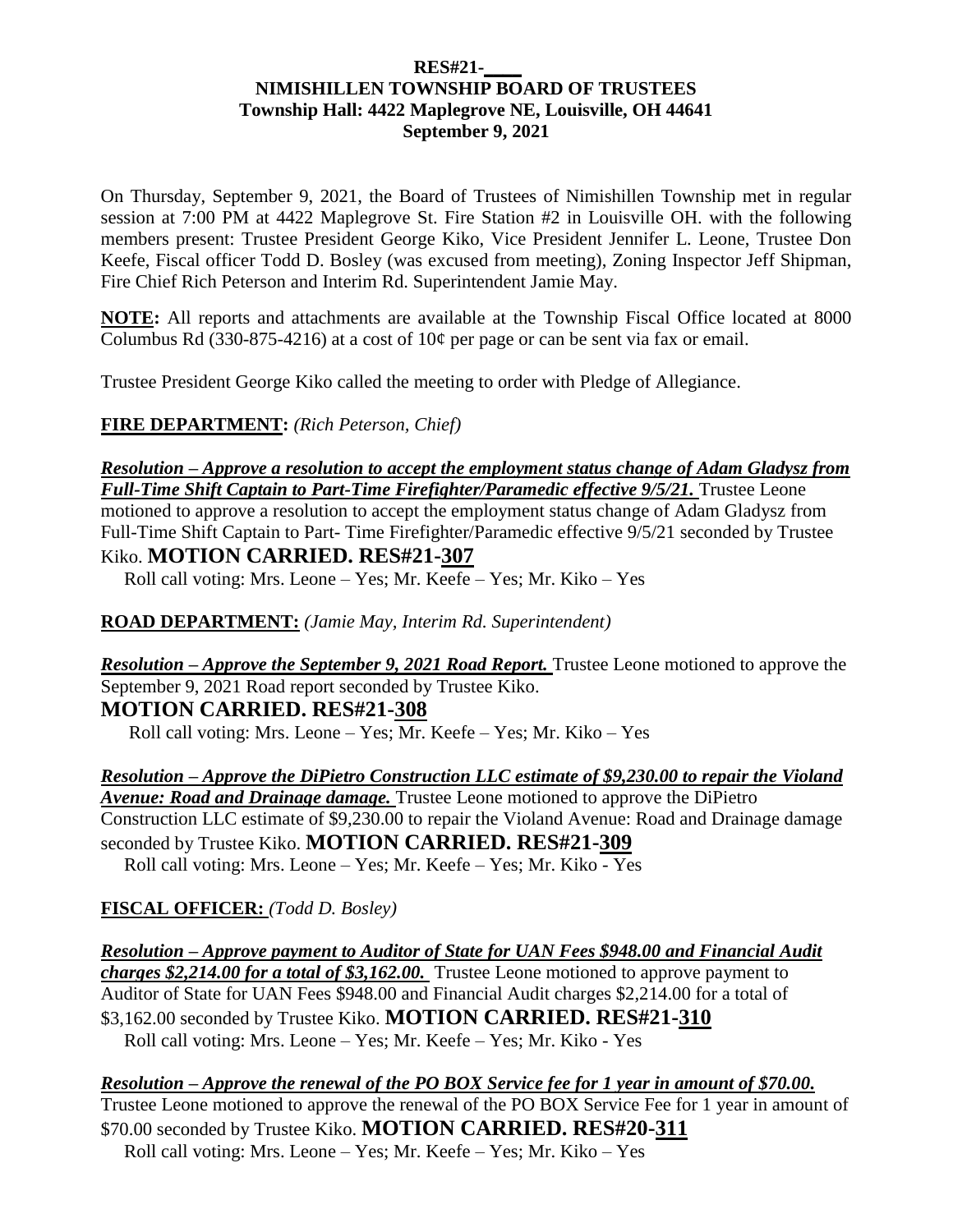*Resolution – Approve minutes for August 26, 2021 Trustees Meeting.* Trustee Leone motioned to approve the minutes for August 26, 2021 Trustees Meeting seconded by Trustee Kiko. **MOTION CARRIED. RES#21-312**

Roll call voting: Mrs. Leone – Yes; Mr. Keefe – Yes; Mr. Kiko - Yes

*Resolution – Approve to Amend Appropriation from one account to another within the Fund: from 2901 to 2901-110-599 in amount of \$19,700.00.* Trustee Leone motioned to approve to Amend Appropriation from one account to another within the Fund; from 2901 to 2901-110-599 seconded by Trustee Kiko. **MOTION CARRIED. RES#21-313** Roll call voting: Mrs. Leone – Yes; Mr. Keefe – Yes; Mr. Kiko – Yes

### **CONCERNS OF CITIZENS:**

**ZONING:** *(Jeff Shipman, Zoning Inspector)* 

*Resolution – Approve the September 9, 2021 Zoning Report.* Trustee Leone motioned to accept the September 9, 2021 Zoning report seconded by trustee Kiko. **MOTION CARRIED. RES#21-314**

Roll call voting: Mrs. Leone – Yes; Mr. Keefe – Yes; Mr. Kiko – Yes

*Resolution – Approve the 2021 August Monthly Auditor Report.* Trustee Leone motioned to approve the 2021 August monthly Auditor report seconded by Trustee Kiko. **MOTION CARRIED. RES#21-315**  Roll call voting: Mrs. Leone – Yes; Mr. Keefe – Yes; Mr. Kiko - Yes

*Resolution – Approve sending paperwork for 4074 Broadway Ave, Louisville, Ohio 44641 nuisance violations to the Stark County Prosecutor Office.* Trustee Leone motioned to approve sending paperwork for 4074 Broadway Ave, Louisville, Ohio 44641 nuisance violations to the Stark County Prosecutor Office seconded by Trustee Kiko. **MOTION CARRIED. RES#21-316** Roll call voting: Mrs. Leone – Yes; Mr. Keefe – Yes; Mr. Kiko – Yes

*Resolution – Approve a purchase order for \$360.00 for 2021Nimishillen Township Department*  and Board Training and Events; refreshments, supplies. Trustee Leone motioned to approve a purchase order for \$360.00 for 2021 Nimishillen Township Department and Board Training and Events; refreshments, supplies seconded by Trustee Kiko.

## **MOTION CARRIED. RES#21-317**

Roll call voting: Mrs. Leone – Yes; Mr. Keefe – Yes; Mr. Kiko - Yes

## **TRUSTEES:** *(George Kiko, Jennifer Leone, Don Keefe)*

*Special Public meeting* – Re-zoning Partial of Lot 33-08416, Location at SE corner of Broadway and Columbus. (Note: Trustees Decision fir Meeting Protocols)